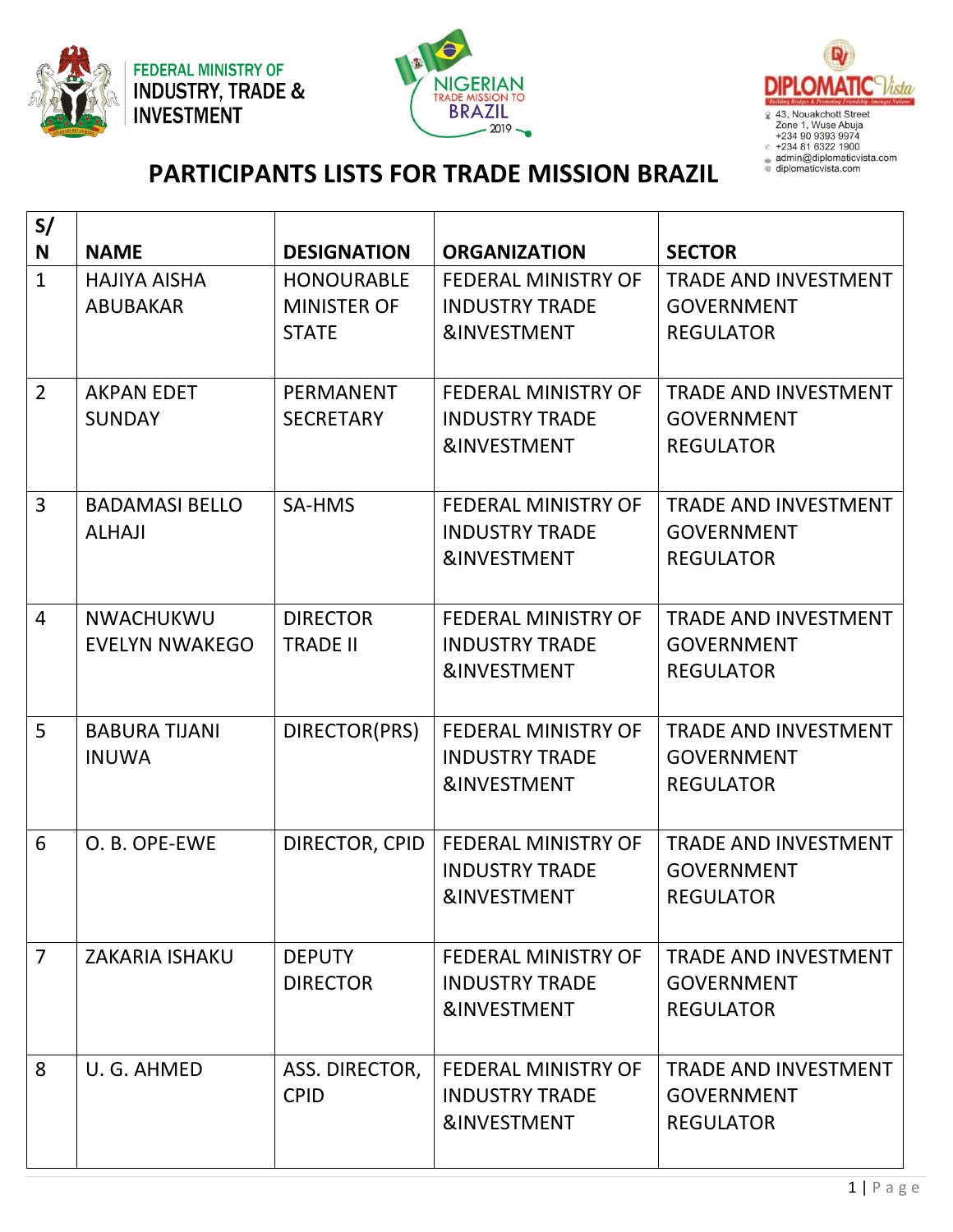| 9  | <b>BUKAR</b><br><b>MOHAMMED</b><br><b>WAKIL</b> | <b>COMMERCIAL</b><br><b>OFFICER</b>                              | FEDERAL MINISTRY OF<br><b>INDUSTRY TRADE</b><br><b>&amp;INVESTMENT</b>                          | TRADE AND INVESTMENT<br><b>GOVERNMENT</b><br><b>REGULATOR</b>        |
|----|-------------------------------------------------|------------------------------------------------------------------|-------------------------------------------------------------------------------------------------|----------------------------------------------------------------------|
| 10 | <b>SHESHI HAMZA</b><br><b>ABDULLAHI</b>         | <b>COMMERCIAL</b><br><b>OFFICER</b>                              | FEDERAL MINISTRY OF<br><b>INDUSTRY TRADE</b><br><b>&amp;INVESTMENT</b>                          | <b>TRADE AND INVESTMENT</b><br><b>GOVERNMENT</b><br><b>REGULATOR</b> |
| 11 | <b>EFOLI KOTA FRED</b>                          | ADMIN.<br><b>OFFICER</b>                                         | FED. MIN. IND. TRADE<br><b>&amp;INVESTMENT</b>                                                  | <b>TRADE AND INVESTMENT</b><br><b>GOVERNMENT</b><br><b>REGULATOR</b> |
| 12 | <b>TERHEMBA DAVID</b><br><b>NONGO</b>           | <b>ACTING MD</b>                                                 | <b>NIGERIA EXPORT</b><br><b>PROCESSING</b><br><b>ZONES AUTHORITY</b>                            | <b>FREE ZONES</b><br>(GOV. REGULATOR)                                |
| 13 | <b>AHMAD GURIN</b><br><b>SALEH</b>              | <b>GENERAL</b><br>MANAGER,<br>P.P.P                              | NIGERIA EXPORT<br><b>PROCESSING</b><br><b>ZONES AUTHORITY</b>                                   | <b>FREE ZONES</b><br>(GOV. REGULATOR)                                |
| 14 | <b>ABDULLAHI</b><br><b>MAUREEN</b><br>M.        | MANAGER,<br><b>TRADE</b>                                         | <b>NIGERIA EXPORT</b><br><b>PROCESSING</b><br><b>ZONES AUTHORITY</b>                            | <b>FREE ZONES</b><br>(GOV. REGULATOR)                                |
| 15 | <b>STEPHEN OKON</b>                             | DIRECTOR,<br><b>CITIZENSHIP &amp;</b><br><b>BUSINESS</b>         | MINISTRY OF INTERIOR                                                                            | <b>FOREIGN INVESTMENT</b><br><b>BUSINESS SUPPORT</b><br>(REGULATION) |
| 16 | <b>MRS. UJU MANAFA-</b><br><b>NWUME</b>         | DIR.,<br><b>INVESTMENT</b><br><b>STRATEGY</b><br><b>DIVISION</b> | <b>ANAMBRA STATE</b><br>GOVT.                                                                   | <b>INVESTMENT</b><br><b>PROMOTION (STATE</b><br>GOVT)                |
| 17 | <b>MOHAMMED</b><br><b>BABANDEDE</b>             | <b>COMPTROLLER</b><br><b>GENERAL</b>                             | <b>NIGERIA</b><br><b>IMMIGRATION</b><br><b>SERVICE</b>                                          | <b>IMMIGRATION</b>                                                   |
| 18 | <b>DIKKO UMARU</b><br><b>RADDA</b>              | <b>DIRECTOR</b><br><b>GENERAL</b>                                | <b>SMALL AND MEDIUM</b><br><b>ENTERPRISES</b><br><b>DEVELOPMENT</b><br><b>AGENCY OF NIGERIA</b> | <b>SMALL AND MEDIUM</b><br><b>ENTERPRISES</b><br>(GOVT AGENCY)       |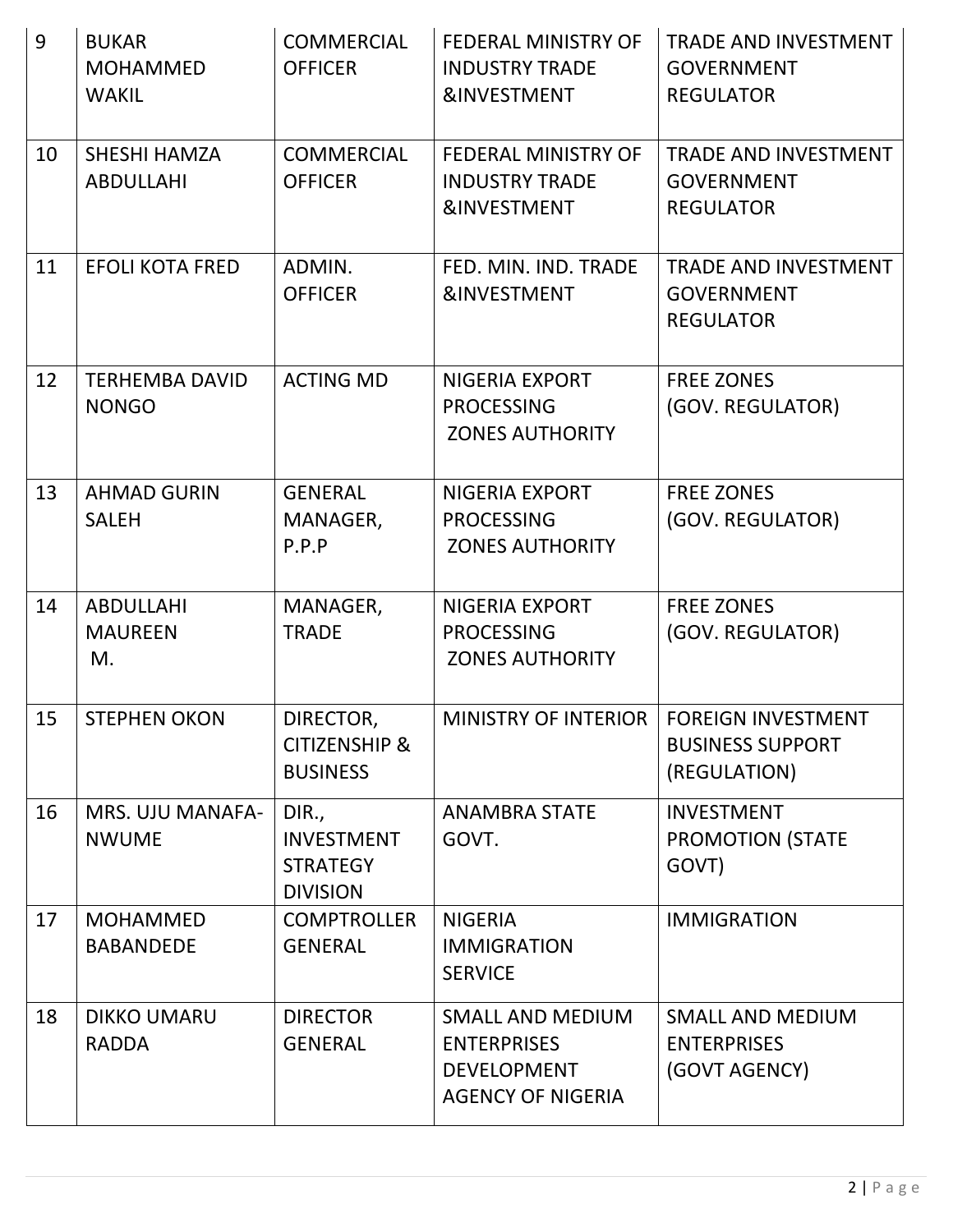| 19 | ADO ADAMU BELLO                           | <b>DEPUTY</b><br><b>DIRECTOR</b>  | <b>SMALL AND MEDIUM</b><br><b>ENTERPRISES</b><br><b>DEVELOPMENT</b><br><b>AGENCY OF NIGERIA</b> | <b>SMALL AND MEDIUM</b><br><b>ENTERPRISES</b><br>(GOVT AGENCY)   |
|----|-------------------------------------------|-----------------------------------|-------------------------------------------------------------------------------------------------|------------------------------------------------------------------|
| 20 | YUSUF KALAMI                              | <b>Official</b>                   | <b>NATIONAL</b><br><b>AUTOMOTIVE DESIGN</b><br>& DEVELOPMENT<br><b>COUNCIL</b>                  | <b>AUTOMOTIVE INDUSTRY</b><br><b>REGULATOR</b><br>(GOVT AGENCY)  |
| 21 | SIR JOSEPH N. ARI                         | <b>DIRECTOR</b><br><b>GENERAL</b> | <b>INDUSTRIAL TRAINING</b><br><b>FUND</b>                                                       | <b>SMALL SCALE INDUSTRY</b>                                      |
| 22 | <b>MALLAM AMINU Y.</b><br><b>HASSAN</b>   | <b>DIRECTOR</b>                   | <b>INDUSTRIAL TRAINING</b><br><b>FUND</b>                                                       | <b>SMALL SCALE INDUSTRY</b>                                      |
| 23 | <b>BARR. NKIRU JOY</b>                    | <b>PRESIDENT</b>                  | <b>AFRICAN SHEA BUTTER</b><br>DEVT. INITIATIVE.                                                 | <b>AGRIC BUSINESS (SHEA</b><br><b>BUTTER</b> )                   |
| 25 | DR. DORATHY EBELE<br><b>OKOYE</b>         | <b>CEO</b>                        | <b>ECOCYN</b><br><b>HYDROCARBON</b><br><b>LIMITED</b>                                           | POWER &<br><b>ENERGY/SOLAR</b><br>POWER/RENEWAL<br><b>ENERGY</b> |
| 26 | <b>ENGR. OKONKWO</b><br><b>OSITA JOHN</b> | <b>PROJECT</b><br><b>MANAGER</b>  | <b>ECOCYN</b><br><b>HYDROCARBON</b><br><b>LIMITED</b>                                           | POWER &<br><b>ENERGY/SOLAR</b><br>POWER/RENEWAL<br><b>ENERGY</b> |
| 27 | <b>SAIDU ALI</b>                          | <b>CEO</b>                        | <b>NATIONAL SHEA</b><br><b>PRODUCTS</b><br><b>ASSOCIATION OF</b><br>NIGERIA (NASPAN             | <b>AGRIC BUSINESS (SHEA</b><br>BUTTER)                           |
| 28 | <b>USMAN JIBRIN</b><br><b>BOKANI</b>      | <b>PROCESSOR</b>                  | <b>NATIONAL SHEA</b><br><b>PRODUCTS</b><br><b>ASSOCIATION OF</b><br>NIGERIA (NASPAN             | <b>AGRIC BUSINESS (SHEA</b><br><b>BUTTER</b> )                   |
| 29 | USMAN DANGA<br><b>HADIZA HASSAN</b>       | <b>PROCESSOR</b>                  | <b>NATIONAL SHEA</b><br><b>PRODUCTS</b><br><b>ASSOCIATION OF</b><br>NIGERIA (NASPAN             | <b>AGRIC BUSINESS (SHEA</b><br><b>BUTTER</b> )                   |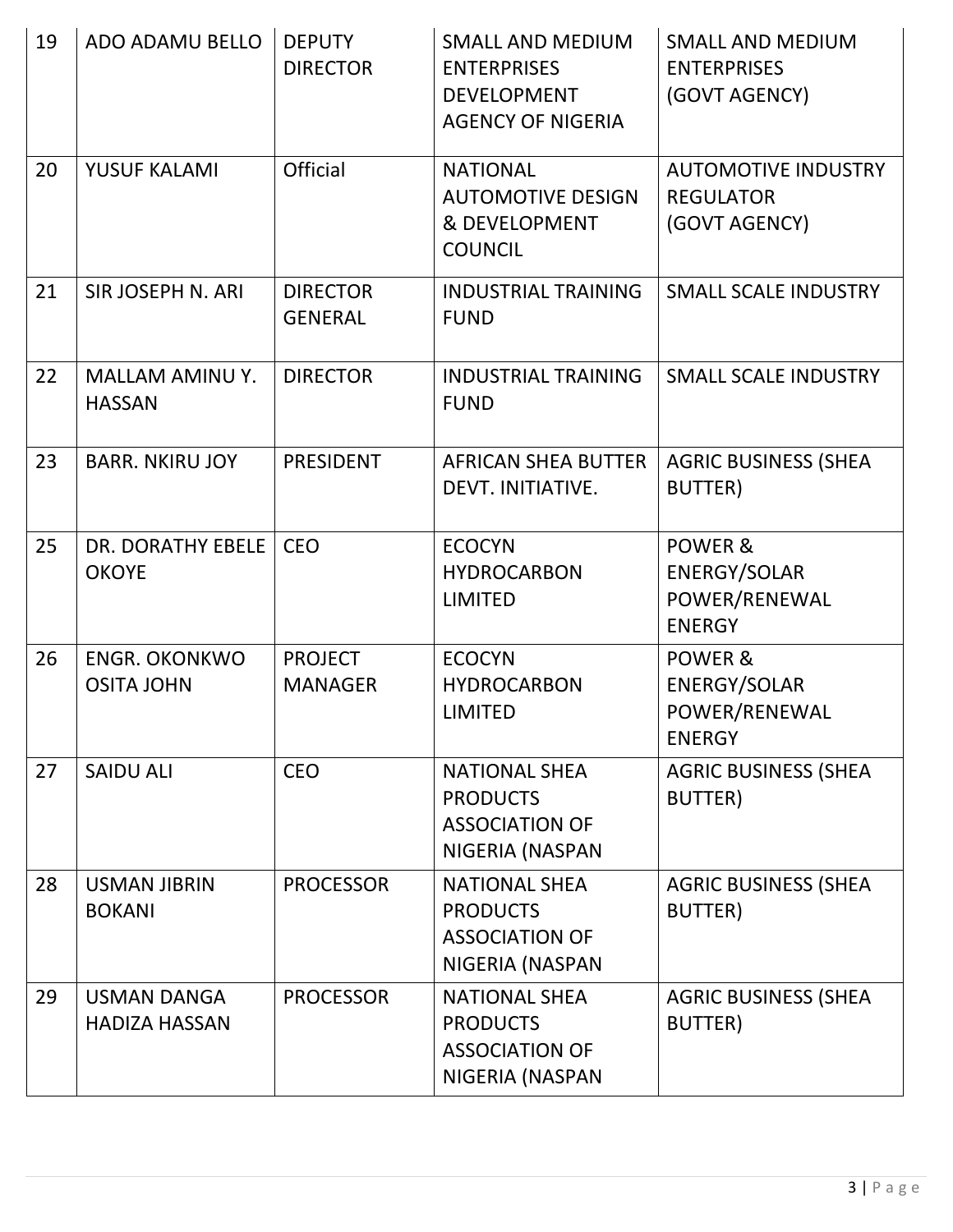| 30 | <b>DAVID B. INGLIS</b>                                | <b>BUSINESS</b><br><b>DEVELOPMENT</b><br><b>DIRECTOR</b> | <b>SAMSUNG HEAVY</b><br><b>INDUSTRIES</b><br><b>NIGERIA LIMITED</b>        | <b>SHIP BUILDING &amp; MAN.</b><br>OF OFFSHORE OIL & GAS<br><b>FACILITIES</b> |
|----|-------------------------------------------------------|----------------------------------------------------------|----------------------------------------------------------------------------|-------------------------------------------------------------------------------|
| 31 | DR. JIBRILLA<br><b>MOHAMMED</b>                       | <b>MANAGING</b><br>DIRECTOR/CEO                          | <b>KANO STATE</b><br><b>INVESTMENTS</b><br><b>&amp; PROPERTIES LIMITED</b> | <b>MANUFACTURING</b>                                                          |
| 32 | <b>TUKUR UMAR</b>                                     | <b>CHAIRMAN</b>                                          | <b>SOKOTO INVESTMENT</b><br><b>COMPANY LTD.</b>                            | <b>INVESTMENT SERVICES</b><br>(SMALL SCALE INDUSTRY)                          |
| 34 | <b>MUAZU YAKUBU</b><br><b>MAAJI</b>                   | <b>VICE</b><br><b>PRESIDENT</b>                          | <b>SOKOTO CHAMBER OF</b><br>COMMERCE,                                      | <b>CHAMBER OF</b><br><b>COMMERCE</b>                                          |
| 35 | <b>MALLAM MUSA</b><br><b>MUHAMMED</b><br><b>AMINU</b> | <b>DIRECTOR</b><br><b>GENERAL</b>                        | <b>BAUCHI STATE</b><br><b>INVESTMENT</b><br><b>PROMOTION</b>               | <b>SMALL SCALE BUSINESS</b>                                                   |
| 36 | <b>MS MOBOLA</b><br><b>SAGOE</b>                      | <b>CEO</b>                                               | <b>SHEA ORIGIN</b>                                                         | <b>AGRIC BUSINESS (SHEA</b><br><b>BUTTER</b> )                                |
| 37 | ECHEM SUNDAY O.                                       | <b>MANAGING</b><br>DIRECTOR/CEO                          | <b>EL-SUNNIC</b><br><b>INTEGRATED</b><br><b>RESOURCES LTD</b>              | <b>ENERGY &amp; POWER</b>                                                     |
| 38 | <b>IBRAHIM. B. YUSUF</b>                              | <b>CEO</b>                                               | <b>GUM ARABIC FARMS &amp;</b><br><b>COMMODITIES</b>                        | <b>AGRO ALLIED</b><br>&COMMODITIES                                            |
| 43 | <b>ODOEMEMA</b><br><b>ENYERIBE MATHEW</b>             | <b>MANAGER</b>                                           | <b>HIPPO LOGISTICS LTD</b>                                                 | <b>ICT</b>                                                                    |
| 44 | <b>ZARMA NGOSHE</b>                                   | C.E.O/M.D                                                | <b>GLAVDA HOMES NIG.</b><br><b>LTD</b>                                     | PROPERTY& ENERGY                                                              |
| 45 | <b>MOHAMMED ALI</b><br><b>JAJARI</b>                  | C.E.O/M.D                                                | <b>REGAL HOLDINGS LTD</b>                                                  | <b>AGRIC BUSINESS(UREA)</b>                                                   |
| 46 | <b>FLORENCE</b><br><b>EDWARDS</b>                     | C.E.O                                                    | <b>PROLAND NIG LTD</b>                                                     | <b>AGRO BUSINESS-GINGER</b>                                                   |
| 47 | <b>DOTUN ISRAEL</b>                                   | C.E.O                                                    | DIPLOMATIC VISTA                                                           | <b>TRADE &amp; INV.</b><br>(ORGANIZERS)                                       |
| 48 | <b>FATAI SIKIRU</b><br><b>OLAIDE</b>                  | <b>VIDEOGRAPHER</b>                                      | <b>DIPLOMATIC VISTA</b>                                                    | TRADE & INV.<br><b>PROMOTIONS</b><br>(ORGANIZERS)                             |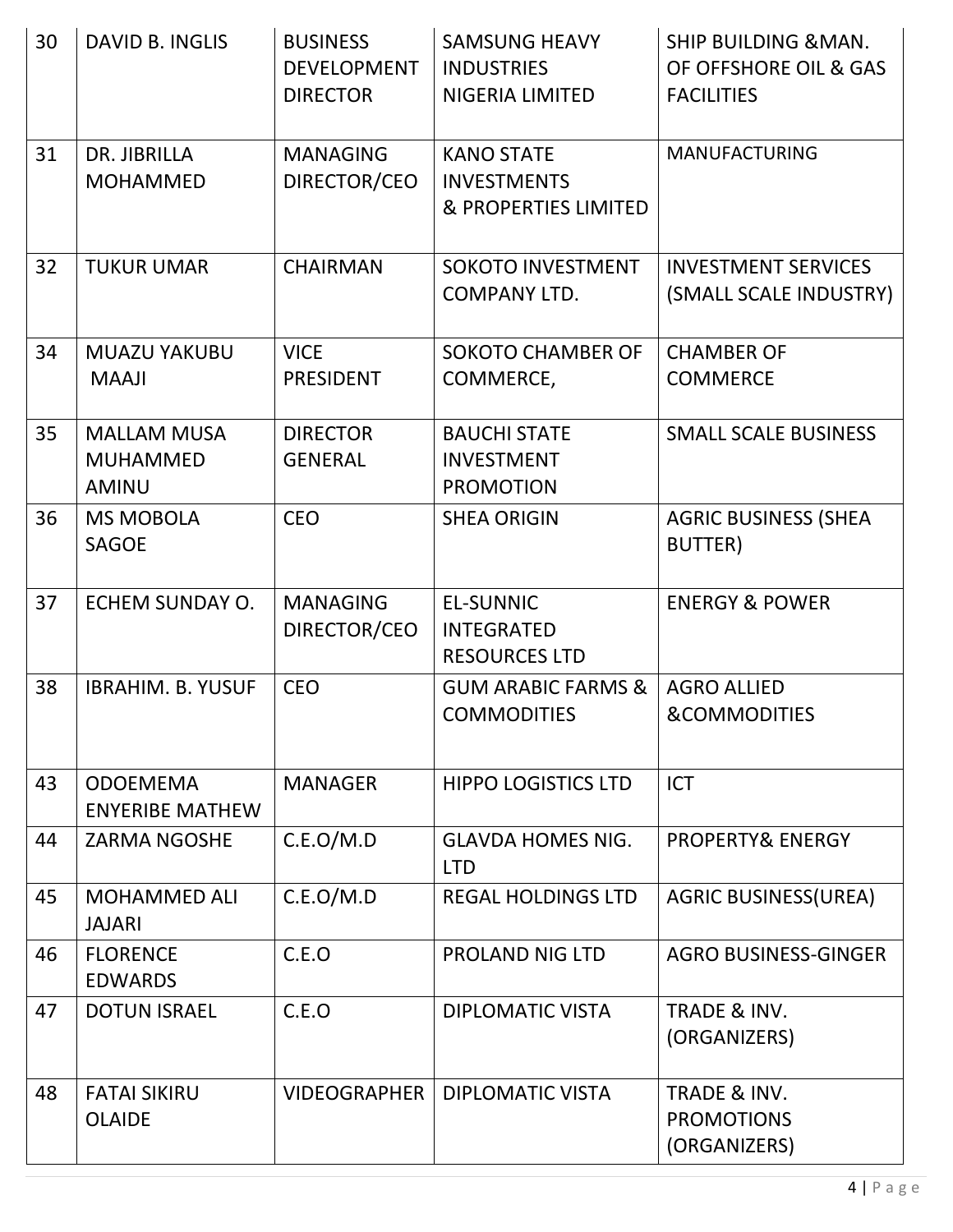| 49 | <b>OKONKWO IFEOMA</b><br>LILLIAN                       | <b>BUSINESS</b><br><b>COORDINATOR</b>                                                           | <b>DIPLOMATIC VISTA</b>                                        | TRADE & INV.<br><b>PROMOTIONS</b><br>(ORGANIZERS)                  |
|----|--------------------------------------------------------|-------------------------------------------------------------------------------------------------|----------------------------------------------------------------|--------------------------------------------------------------------|
| 50 | <b>IRUENE DAWN</b><br><b>OGECHIKA</b>                  | <b>AGRIC</b><br><b>BUSINESS</b><br><b>EXECUTIVE</b>                                             | <b>DIPLOMATIC VISTA</b>                                        | <b>TRADE &amp; INV.</b><br><b>PROMOTIONS</b><br>(ORGANIZERS)       |
| 51 | <b>UKACHI</b><br><b>PETERCLAVER</b>                    | <b>CEO</b>                                                                                      | <b>EVERGREEN INTERIOR</b><br>HOMES LTD.                        | <b>PROPERTY</b><br>DEVELOPMENT &<br><b>CONSTRUCTION</b>            |
| 52 | <b>IHEKE SAMUEL</b>                                    | <b>PROPERTY</b><br><b>DEVELOPER</b>                                                             | <b>EVERGREEN INTERIOR</b><br>HOMES LTD.                        | <b>PROPERTY</b><br>DEVELOPMENT &<br><b>CONSTRUCTION</b>            |
| 53 | OLUWAFUNMILAYO<br><b>OPE</b>                           | C.E.O                                                                                           | <b>SAYDOLLY VENTURES</b>                                       | <b>MANUFACTURING &amp;</b><br><b>FOOD PROCESSING</b>               |
| 54 | EBEJUO UZODINMA<br>Α.                                  | C.E.O                                                                                           | UJEMU &<br><b>COMPANY LTD</b>                                  | <b>AGRI-BUSINESS &amp;</b><br><b>COMMERCE</b>                      |
| 55 | <b>BELLO SANI</b><br><b>ABUBAKAR</b><br><b>KATANGA</b> | C.E.O                                                                                           | <b>KATANGA</b><br><b>AGRICULTURAL</b><br><b>SERVICES</b>       | <b>AGRI-BUSINESS &amp;</b><br><b>COMMERCE</b>                      |
| 56 | <b>DR.VICTOR IYAMA</b>                                 | <b>PRESIDENT</b>                                                                                | <b>FEDERATION OF AGRIC.</b><br>COMM. ASS. OF NIG.<br>(FACAN)   | <b>AGRI-BUSINESS &amp;</b><br><b>COMMERCE</b>                      |
| 57 | <b>DR. BELLO NUHU</b><br><b>DOGONDAJI</b>              | <b>NATIONAL GEN.</b><br>SEC.                                                                    | <b>FEDERATION OF AGRIC.</b><br>COMM. ASS. OF NIG.<br>(FACAN)   | <b>AGRI-BUSINESS &amp;</b><br><b>COMMERCE</b>                      |
| 58 | <b>EZE</b><br><b>CHUKWUNONSO</b>                       | <b>PROJECT</b><br><b>MANAGER</b>                                                                | <b>KAYMIN DYNAMIC</b><br><b>LIMITED</b>                        | <b>AUTOMOTIVE</b>                                                  |
| 59 | <b>OLUFOLAKE</b><br>ABDULRAZAK                         | DIR. TRADE,<br><b>INVEST. &amp;</b><br><b>ECONOMIC</b><br><b>COOPERATION</b><br><b>DIVISION</b> | <b>FEDERAL MINISTRY OF</b><br><b>FOREIGN</b><br><b>AFFAIRS</b> | TRADE, INVESTMENT<br><b>&amp;ECONOMIC</b><br><b>CO-OPERATION</b>   |
| 60 | <b>POROKU SEYI</b>                                     | <b>DESK OFFICER</b>                                                                             | <b>FEDERAL MINISTRY OF</b><br><b>FOREIGN</b><br><b>AFFAIRS</b> | TRADE, INVESTMENT<br><b>&amp;ECONOMIC</b><br><b>CO-OPERATION</b>   |
| 61 | <b>ONYEAJAM</b><br>CHUKWEKWU<br><b>FRANK</b>           | <b>EXECUTIVE</b><br><b>MEMBER</b>                                                               | <b>IMPORTERS</b><br><b>ASSOCIATION</b><br>OF NIGERIA           | <b>MARCHINERY &amp;</b><br><b>EQUIPMENTS</b><br><b>IMPORTATION</b> |